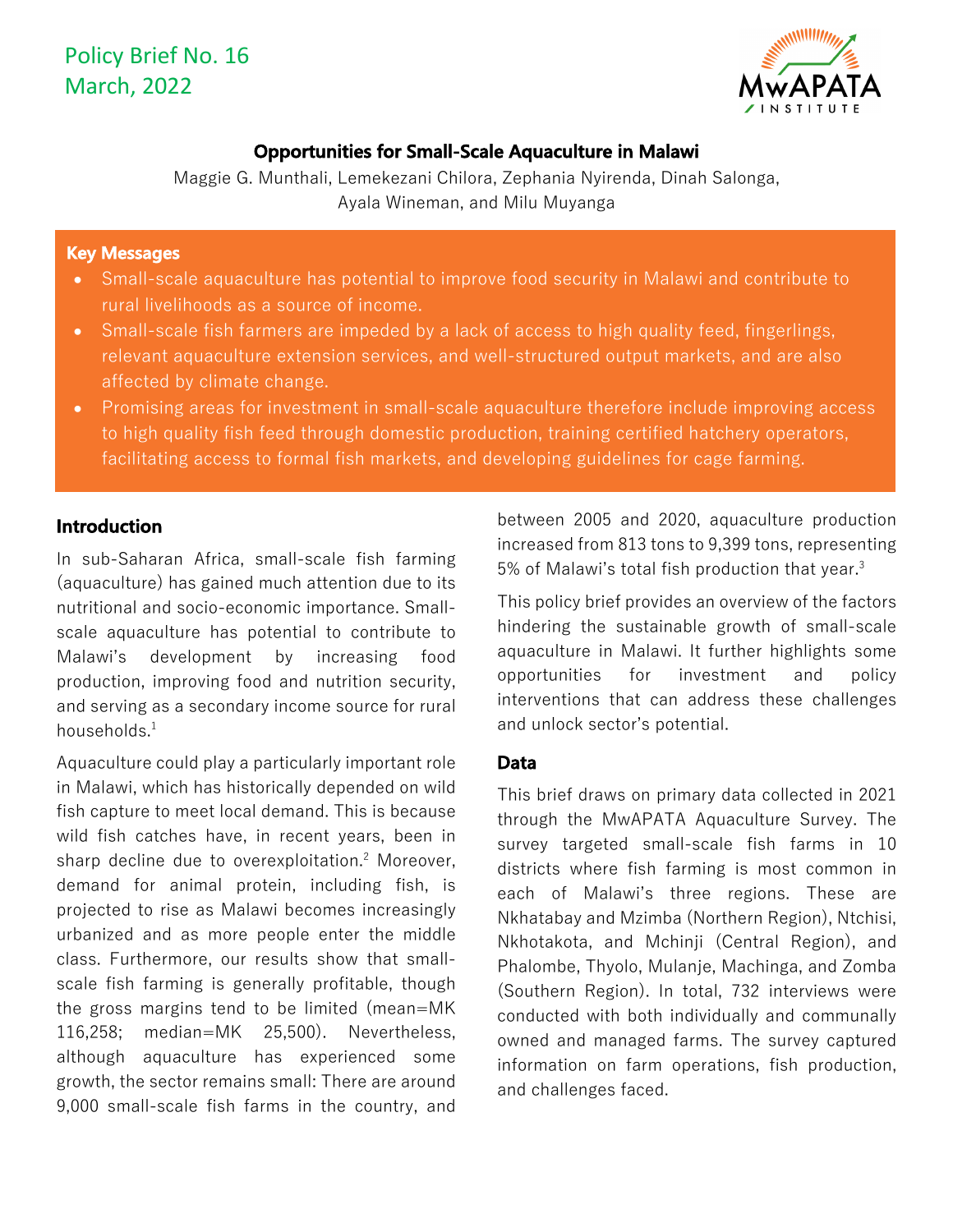| Table 1. Challenges faced by small-scale fish |  |  |
|-----------------------------------------------|--|--|
| farmers                                       |  |  |

| Share of farms (%)                           |  |  |
|----------------------------------------------|--|--|
| 65.9                                         |  |  |
| 57.4                                         |  |  |
| 40.0                                         |  |  |
| 35.9                                         |  |  |
| 32.2                                         |  |  |
| 31.3                                         |  |  |
| 28.2<br>Lack of access to structured markets |  |  |
| 27.7<br>Lack of access to credit/ low income |  |  |
| 24.3                                         |  |  |
| 7.2                                          |  |  |
| 4.3                                          |  |  |
| 3.3                                          |  |  |
|                                              |  |  |

Source: MwAPATA Aquaculture Survey 2021

#### **Results**

Small-scale fish farmers in Malawi face a number of challenges, as shown in Table 1.

**Lack of access to high quality feed:** Commercial feed, also known as floating feed, provides balanced nutrition for cultured fish. However, just 7.4% of fish farms use floating feed. Commercial feed is often unavailable in local markets and is expensive, as it is imported from neighboring countries like Zambia. Farmers instead use homemade feed comprised of maize bran or plant matter. Though cheaper, home-formulated feed does not contain the necessary nutrients for fish, leading to low productivity.

**Theft and predators:** Over half (57.4%) of the farmers reported that fish productivity was low because of theft and animal predators that prey upon the fish before harvest. Such predators include otters, swans, and monitor lizards. Theft of fish is most common among fish farms that are located far from the farmer's homestead.

**Lack of markets for inputs and equipment:**  Farmers often do not have access to markets to

purchase aquaculture inputs, such as fertilizers, commercial feed, fingerlings, thermometers, or oxygen meters. Some farmers borrow fishing nets from agricultural extension stations during harvesting. However, this is discouraged because fish diseases, such as Epizootic Ulcerative Syndrome (EUS), can be transmitted through shared nets.

**Poor environmental conditions and climate change:** Fish production requires adequate water for fish rearing, with the most common water sources being groundwater (74.9%) and river water (24.2%). However, 35.9% of farmers reported that they face environmental stressors such as drought (which causes fish ponds to dry up) or flooding. In some districts, such as Dowa, Ntchisi, and Nkhotakota, farmers had abandoned fish farming because their ponds had completely dried up.

**Poor quality of fingerlings:** Almost one-third (32.2%) of fish farmers reported that they lack access to high quality fingerlings. Rather than using new hybrid fingerlings, most farmers source their fingerlings from other farmers (54.0%), while 19.9% use recycled fingerlings, resulting in smaller fish.

**Lack of relevant aquaculture extension services:** Extension services play a crucial role by expanding farmers' access to information and improving their skills, thereby increasing the likelihood of technology adoption and raising farm productivity. A majority (72.8%) of farmers accessed extension services and trainings in the previous year. Nevertheless, 31.3% reported that the topics covered were not relevant for fish farming, with the available programs mostly focused on crop production.

**Lack of access to well-structured markets and market information:** Farmers have trouble accessing information on markets, consumers, and fish prices. Moreover, 28.2% reported that they lack markets for fish. This prompts farmers to sell their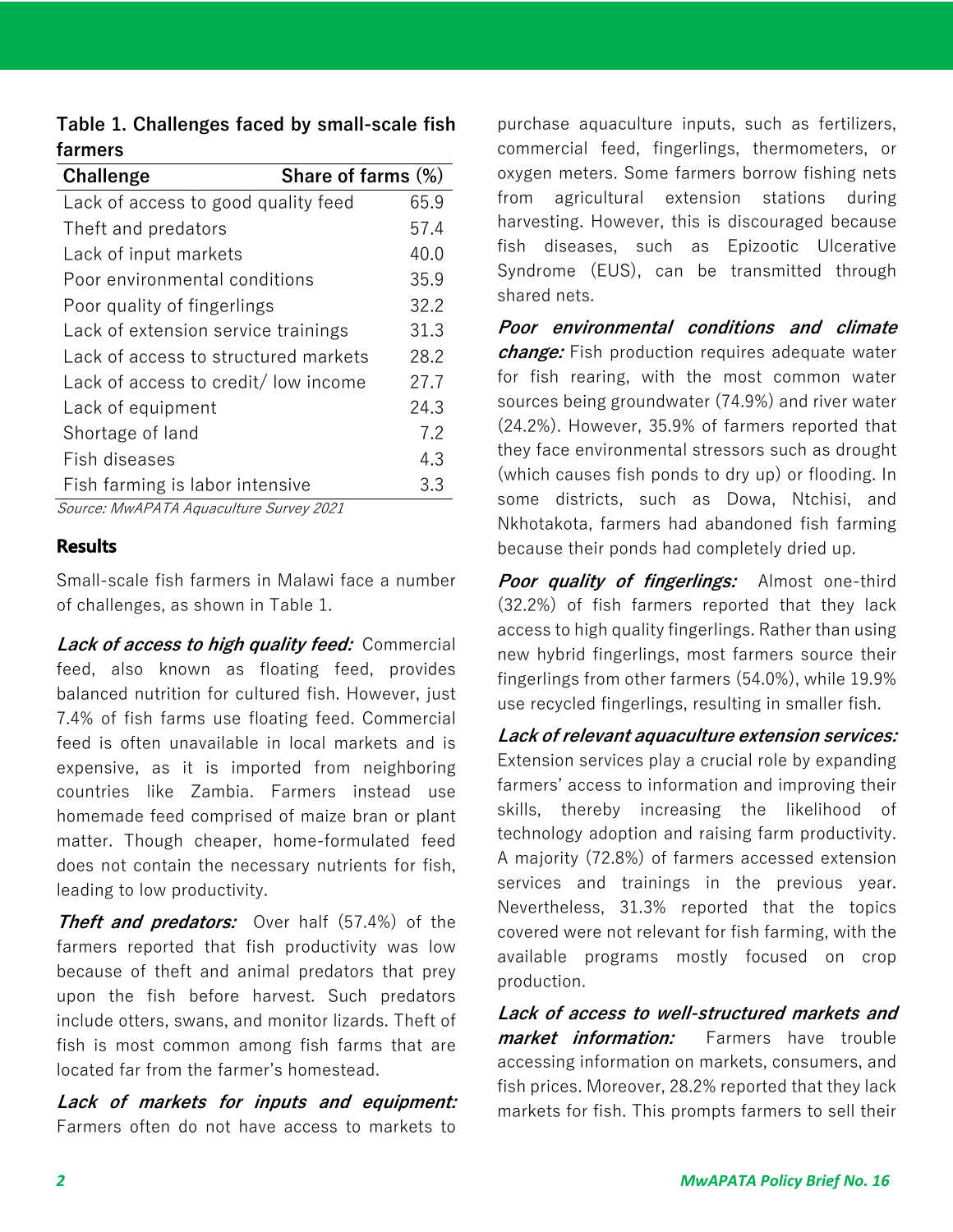fish right at the farm. Thus, most farmers sold their fish to customers at the farm-gate (65.6%) or in village or rural markets (40.7%), while it was less common to sell to traders that came to the village (20.9%) or through other market channels.

**Lack of credit and limited cash flow:** Credit is an important tool for improving farm productivity, particularly because it facilitates the adoption of modern technologies and the establishment or expansion of farming operations. However, just 6.2% of the fish farms had taken out a loan (primarily from commercial banks, microfinance institutions, or any government programs) in the past year.

**Lack of equipment for fish farming:** A majority of fish farmers do not own important pieces of equipment, such as hapas (cage-like structures made of mesh nets to hold fish), fish graders, or scoop nets. Instead, farmers mostly own simple assets such as buckets, indicating a low level of technology usage. Just under one quarter (24.3%) of farmers reported that equipment for fish farming is expensive, to the point where it is unaffordable.

**Shortage of land:** A shortage of land is yet another problem faced by fish farmers. Specifically, 7.2% of the farmers reported that the land they possess is not enough to expand fish production due to competition with crop production, and that access to land is further limited by land disputes. This was especially the case for community farms (farms owned and managed by a group of fish farmers).

**Fish diseases:** Fish diseases have a negative impact on fish farming in Malawi, and 4.3% of farmers were affected by EUS. This was reported mostly in Mchinji District, where a EUS outbreak was first reported in 2019.4

**Fish farming is labor intensive:** A shortage of labor was reported by 3.3% of the farmers. This challenge tended to be noted by farmers working on community farms where "free-riding" is a

problem. Farmers also noted that their low incomes make it difficult to pay for seasonal laborers, and survey results show that labor was hired on 29.3% of fish farms.

# **Opportunities and policy recommendations for small-scale aquaculture in Malawi**

Alongside these challenges, there are also opportunities for the development of small-scale aquaculture in Malawi:

**Feed production:** As noted, small-scale farmers do not have access to high quality and affordable commercial feed, with commercial feed most often imported from Zambia. There is therefore an opportunity to invest in domestic fish feed production to meet local demand and bring down the price. Further, there is a need to explore the use and cost effectiveness of insects, such as Black Soldier Fly (BSF) and mopane worm, as an alternative to traditional fish feed.

**Fingerling production:** As noted, most farmers use recycled fingerlings because new fingerlings are either unavailable or prohibitively expensive. There is an opportunity to invest in fingerling production both at large-scale, commercial facilities and at the farmers' level. However, certification protocols for fingerling production have not yet been developed in Malawi. There is therefore a need to develop protocols and train certified hatchery operators to supply high quality fish seed within their localities.

**Access to formal fish markets:** Fish farmers lamented the lack of reliable fish markets. Where there is a good road network, farmers can coordinate plans to harvest their fish and sell in more lucrative markets as a group. Thus, there is need to organize fish farmers into groups/ organizations/ cooperatives and strengthen existing associations to facilitate fish marketing.

**Provision of loans and credit:** Fish farmers emphasized a lack of credit to support their fish